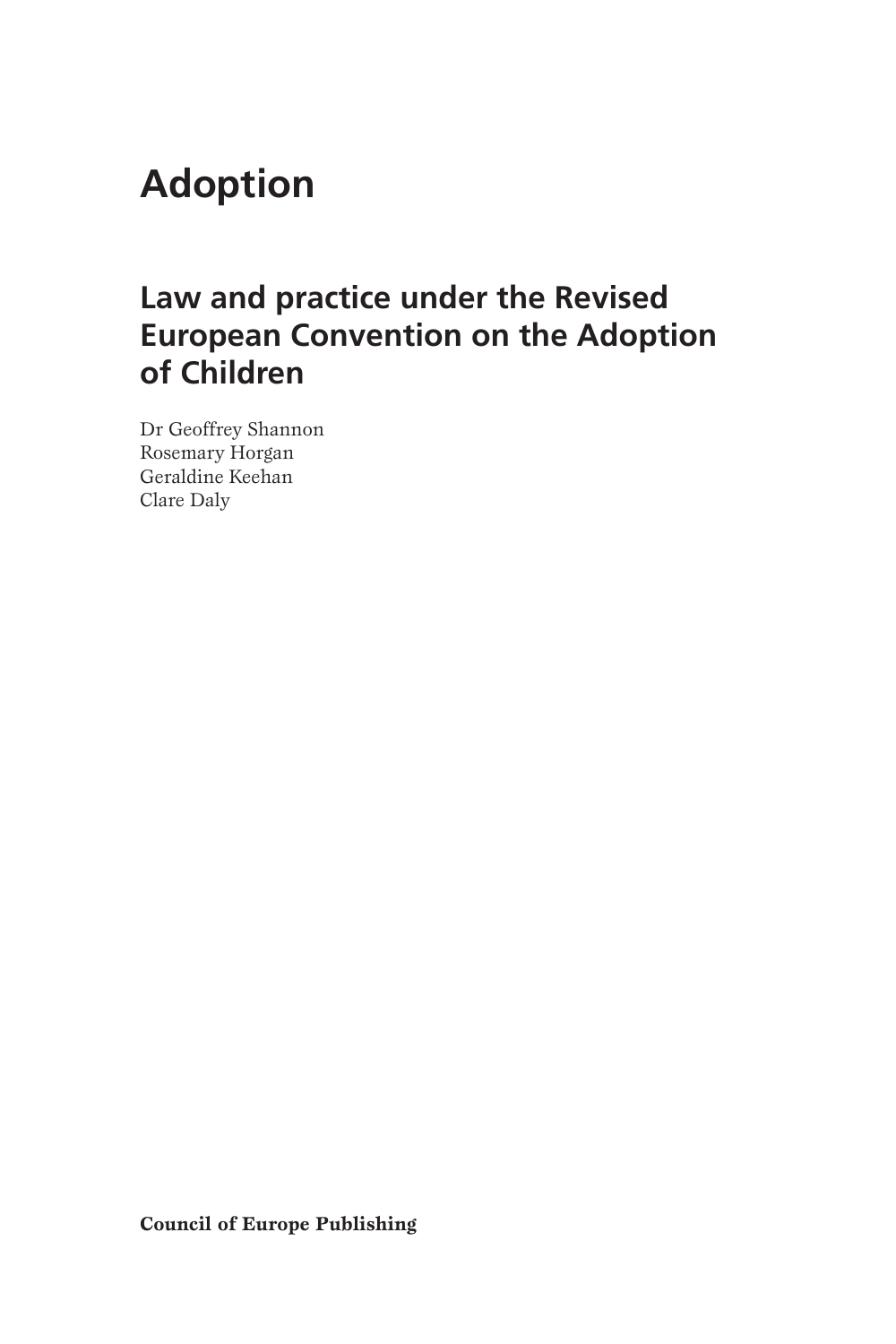### **Foreword**

Due to the social and legal changes that have occurred in Europe since the late 1960s, many member states of the Council of Europe revised their laws on adoption with the consequence that certain provisions of the 1967 European Convention on the Adoption of Children became outdated over the years. Furthermore, any different treatment between children born in wedlock and children born out of wedlock in the 1967 convention was contrary to numerous international instruments and the case law of the European Court of Human Rights. This situation urged the competent bodies of the Council of Europe to review the 1967 convention and to bring it up to date. The Working Party on Adoption (CJ-FA-GT1) was set up with the task – after having made a detailed feasibility report – of drafting a revised convention accompanied by an explanatory report. This small working party was composed of outstanding experts in the feld of adoption, including, *inter alia*, the co-author of this book, Rosemary Horgan. I had the privilege of chairing this group. In July 2006, the working group completed its task. The texts were amended and approved by the competent bodies of the Council of Europe in 2006 and 2007 respectively, and fnally adopted by the Committee of Ministers in 2008.

At the moment, the European Convention on the Adoption of Children (Revised) has been ratifed by seven member states of the Council of Europe, with a further nine member states having signed, but not ratifed it.

The revised convention underlines that any adoption has to be in the best interests of the child. Any discriminatory distinction in relation to the rights of children born to married and non-married parents has been eliminated. Finally, the revised convention provides an effective complement to the 1993 Hague convention on Protection of Children and Co-operation in Respect of Intercountry Adoption (Hague Convention on Intercountry Adoption).

The authors of this book have undertaken the important task of making a coherent and comprehensive analysis of each of the articles of the revised convention. I am sure that the reader will beneft greatly by reading this book and thus gain an understanding of the revised convention and its place in the context of national and international child adoption.

I am even convinced that this better understanding of the revised convention might also promote a willingness in member states to sign and ratify the convention more rapidly.

At the end of this foreword I would like to set out my own status: before my retirement, I was a director in the Austrian Ministry of Justice and dealt with international aspects of family law. In this function I was, *inter alia*,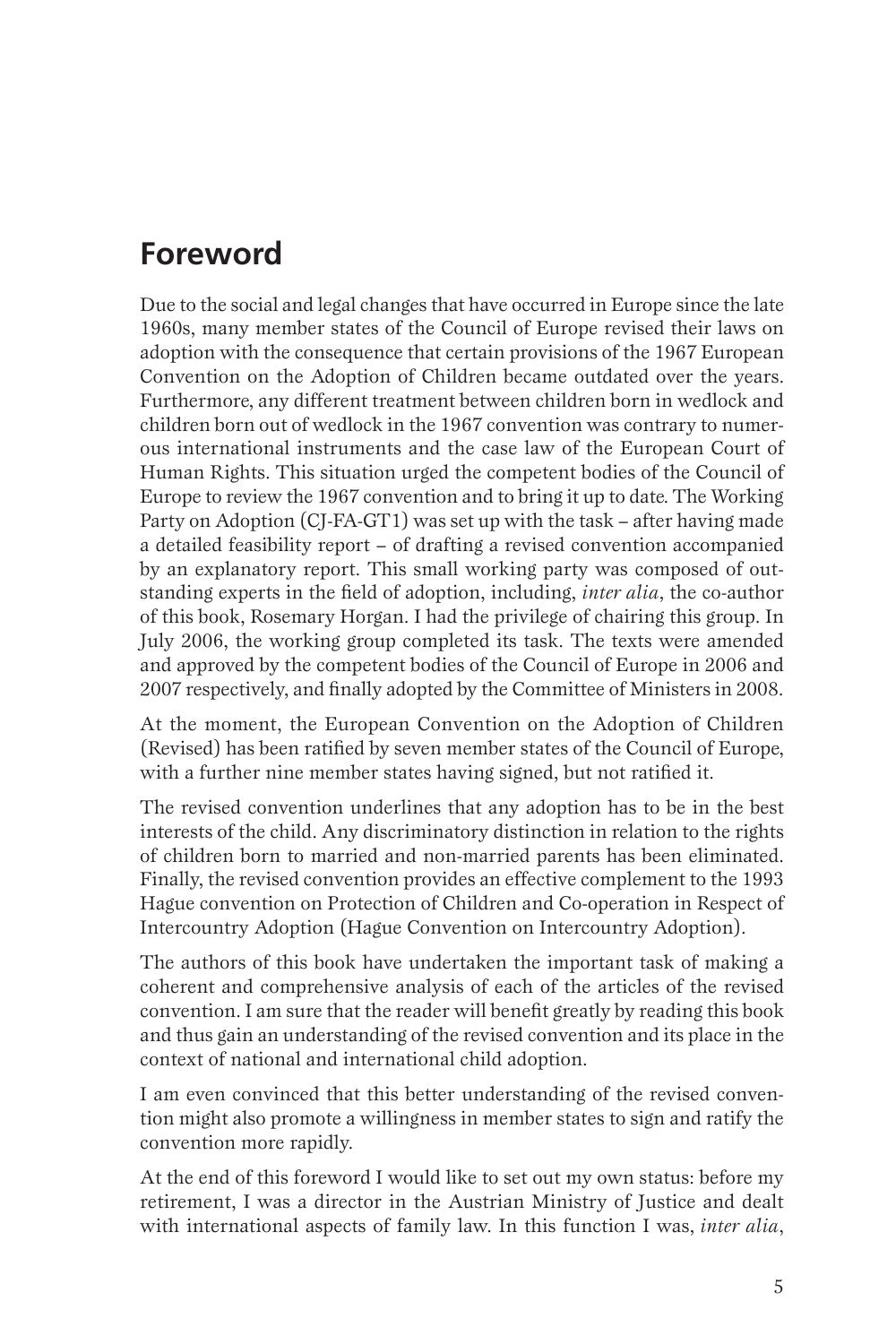responsible for the Austrian authorities' responsibilities under the Hague Convention on the Civil Aspects of International Child Abduction and the Hague Convention on Intercountry Adoption. Due to my great experience in international family law and in the work of the Council of Europe in this area, I was appointed Chair of the Working Party on Adoption, which was both a privilege and a challenge.

Werner Schütz (Austria)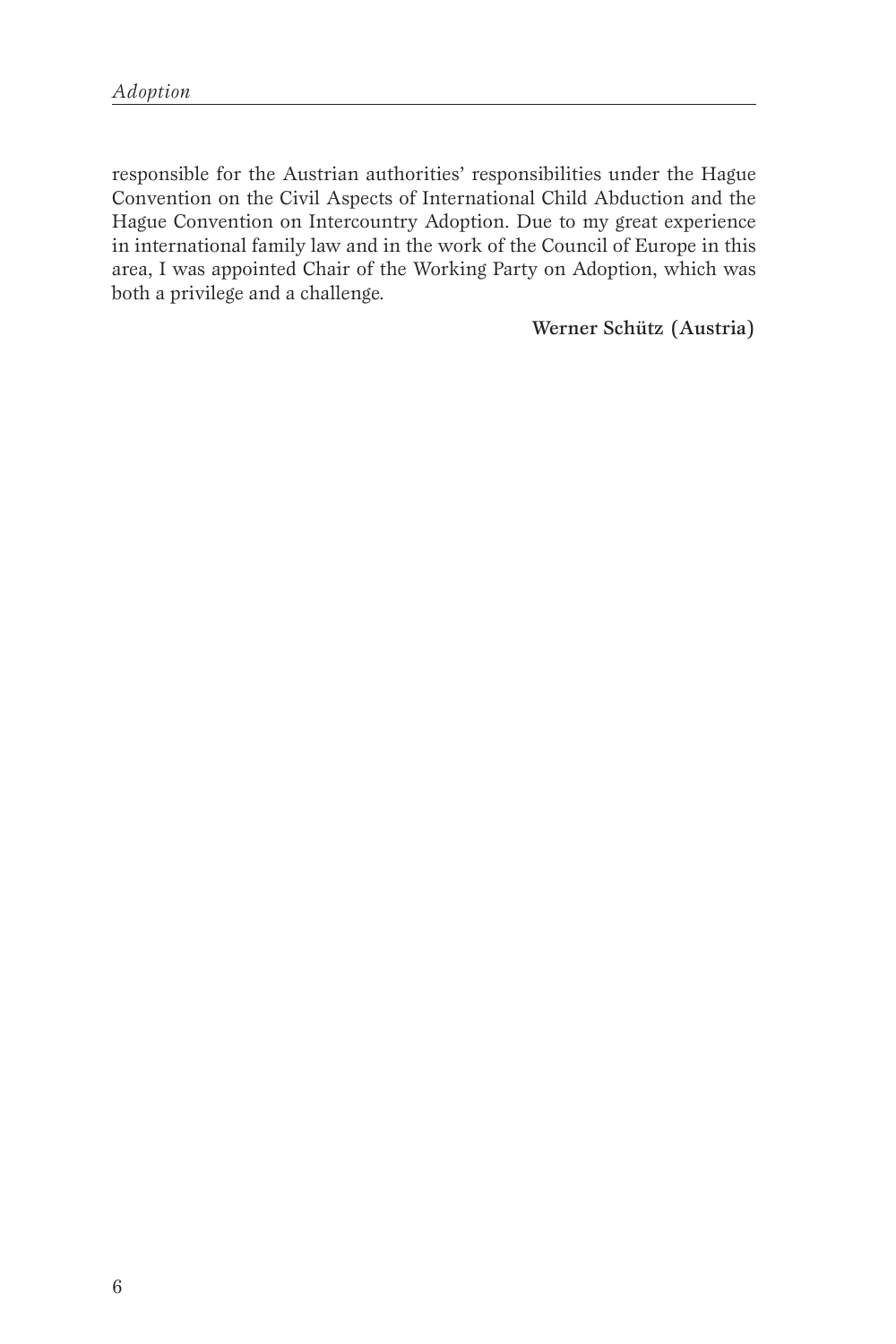### **Introduction**

A universal phenomenon, adoption has served a range of changing interests and needs in different countries at different times. The revised European Convention on the Adoption of Children (RECAC, CETS No. 202) was introduced by the Council of Europe in 2008, in an effort to provide a modern framework for the adoption of children. The 1967 European Convention on the Adoption of Children (ECAC or the 1967 convention), which had set the standard for acceptable adoption practices prior to the RECAC, had become outdated and out of step with both international human rights norms and the national law of some member states of the Council of Europe.

The purposes of the RECAC, as identifed in the Preamble, are to recognise developments in the area of child rights regionally and internationally, to reduce the diffculties caused by differences in national laws and provide an effective complement to the 1993 Hague Convention on Protection of Children and Co-operation in Respect of Intercountry Adoption (Hague Convention on Intercountry Adoption). In order to do so, the convention aims to establish "a greater unity" in adoption principles, procedures and legal consequences following an adoption order between countries, and promote the "best interests" of the child to the status of "paramount consideration" as a minimum standard in national laws.

The rules are intended to embody an international consensus on acceptable child adoption, refecting the different views, legal diversity and common heritage of member states. Furthermore, they are intended to be uniform in all states that become party to the convention. Still, it is important to note that the RECAC is primarily concerned with "full adoption", or *adoption plena*, which creates a permanent child–parent relationship, giving the child the same rights in relation to his or her new parents as those of a biological child. Indeed, Article 11.1 further refnes this scope by specifying that the effects of a convention adoption require the termination of the legal relationship between the child and the biological parents.

As acknowledged in Article 11.4, states are free to make provision for other forms of adoption having more limited effects such as "simple adoption" (namely, *adoptio minus quam plena*), which allows the adopted child to maintain some legal links with his or her biological parents. Equally, countries are free to provide for the institution of *kafala*, whereby children can be provided with permanent care without altering the kinship system, and those children are entitled neither to use the family name nor to inherit.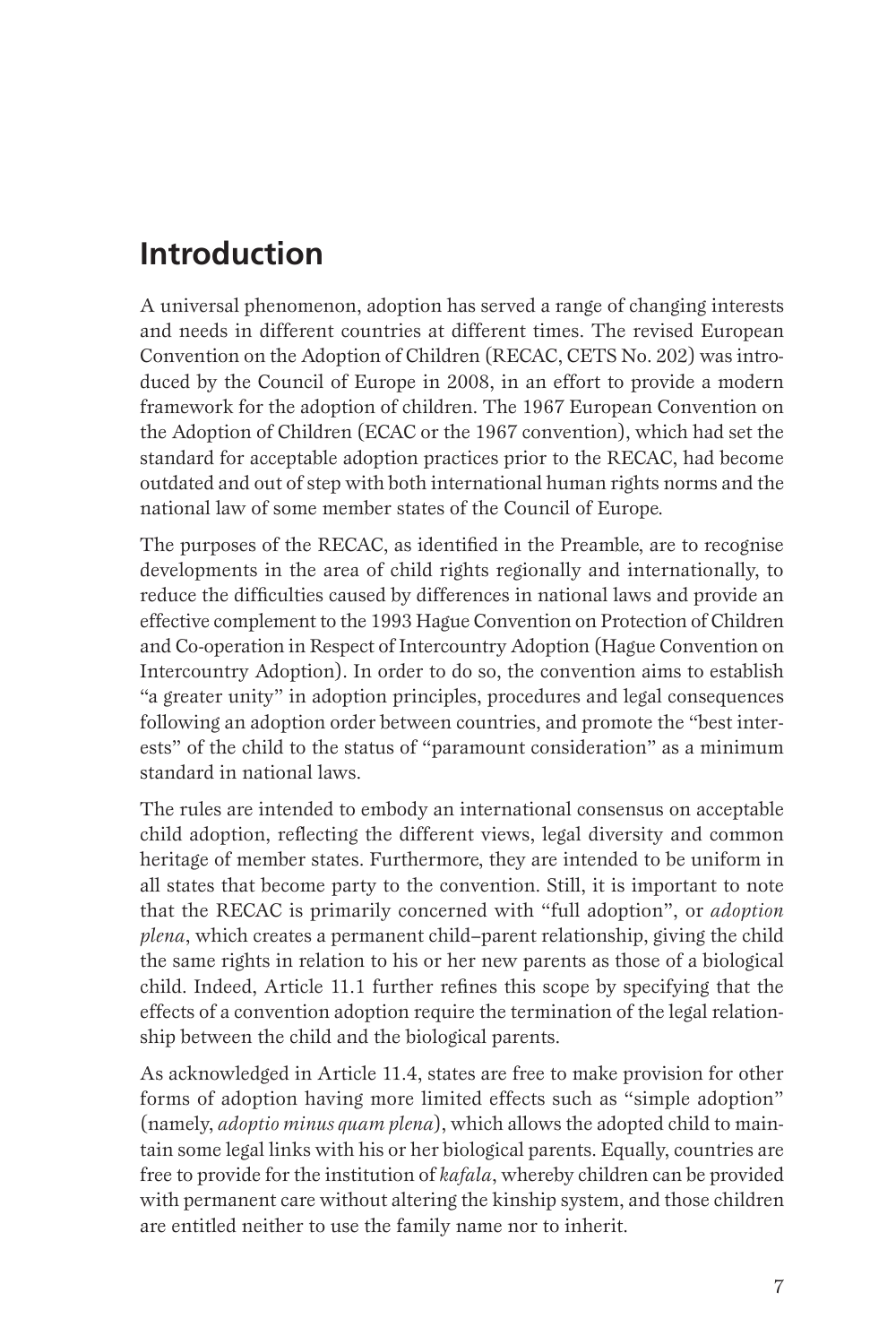One of the laudable aspects of the RECAC is that it complements the 1993 Hague Convention on Intercountry Adoption in that it seeks to harmonise the domestic law of the contracting states. In particular, and of considerable relevance, is the fact that it does not seek to compete with the 1993 Hague Convention on Intercountry Adoption. The RECAC will be of considerable assistance to member states as the nature of intercountry adoption changes with the movement towards simple adoption at both the domestic and intercountry adoption level.

#### **Background to the convention**

In May 2002, the European Committee on Legal Co-operation (CDCJ) entrusted the Committee of Experts on Family Law (CJ-FA) with the task of examining the European Convention on the Adoption of Children (ETS No. 58). A Working Party on Adoption was established in 2003 with the task of drafting a report containing detailed proposals on the feasibility of reviewing the European Convention on the Adoption of Children. The working party concluded, in its fnal activity report on adoption, that a new (revised) convention on the adoption of children should be drafted as soon as possible. In May 2004, the CDCJ adopted new terms of reference for the CJ-FA, which instructed the latter to prepare, for the attention of the CDCJ, a new convention on the adoption of children, taking into account the fnal report containing detailed proposals for the revision of the 1967 European Convention on the Adoption of Children and the submissions made by the member states. In June 2004, the Committee of Ministers approved these new terms of reference for the CJ-FA.

The draft of the revised convention and its explanatory report were prepared by the CJ-FA during two meetings in April and July 2006. They were amended and approved by the CJ-FA between 15 and 17 November 2006 and by the CDCJ at its meeting between 26 February and 1 March 2007. On 11 April 2007, the Ministers' Deputies requested the Parliamentary Assembly's opinion on the CJ-FA draft. On 20 April 2007, the Assembly made a referral to the Committee on Legal Affairs and Human Rights for a report and to the Social, Health and Family Affairs Committee for opinion.

On 14 May 2007, the Committee on Legal Affairs and Human Rights appointed Jaume Bartumeu Cassany (Andorra/Socialist Group) rapporteur to provide an opinion on the draft. Mr Cassany's opinion was approved by the committee on 8 November 2007. The opinion of the Social, Health and Family Affairs Committee (rapporteur: Mrs Vermot-Mangold (Switzerland, Socialist Group))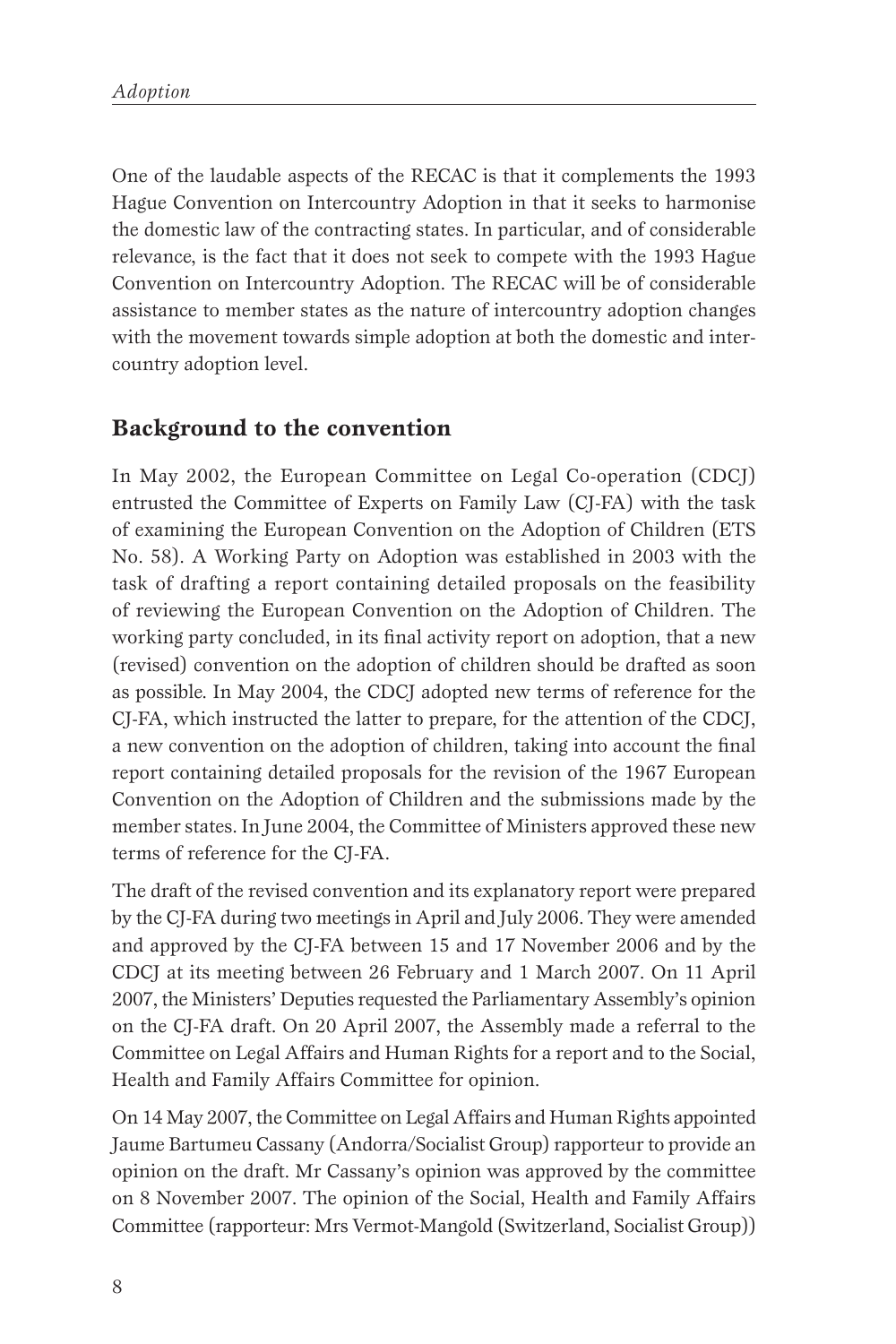was approved by the committee on the same day; it also endorsed the opinion of Mr Cassany.<sup>1</sup>

The Bureau of the CDCJ thereafter examined the draft European convention on the adoption of children (revised) and its explanatory report, having considered both Mr Cassany's opinion (No. 266), which had been presented to the Committee of Ministers during its meeting on 12 December 2007, and comments submitted by the United Kingdom during the meeting of the Rapporteur Group on Legal Co-operation (GR-J) on 5 April 2007.<sup>2</sup>

On 23 November 2007, the Standing Committee of the Parliamentary Assembly on behalf of the Assembly adopted its opinion on the draft convention and transmitted it to the Committee of Ministers. On 13 and 14 December 2007, the bureau of the CDCJ considered the aforementioned proposed changes submitted by the delegation of the United Kingdom as well as the proposals made in Opinion 266 (2007) of the Parliamentary Assembly of the Council of Europe, and, on 17 December 2007, the amended text of the draft convention and its explanatory report were sent to national delegations of the CDCJ for their approval by 7 January 2008.

The bureau of the CDCJ considered that only some of the proposed changes to the draft convention were merited, and thereafter instructed the Secretariat to send the revised texts to national delegations with a request for their approval of the proposed changes and to send any comments by 7 January 2008, thus permitting the GR-J to have received the feedback of national delegations prior to its meeting on 10 January 2008. Stylistic changes were proposed by the Council of Europe's Directorate of Legal Advice and it was decided to reverse the order of Articles 1 and 2 of the draft with a view to respecting the title of Part I.

On 7 May 2008, the Committee of Ministers of the Council of Europe adopted the European Convention on the Adoption of Children (Revised). The

<sup>1.</sup> See Opinion 266 (2007) of the Parliamentary Assembly, text adopted by the Standing Committee acting on behalf of the Assembly on 23 November 2007 (see Doc. 11381, report of the Committee on Legal Affairs and Human Rights, rapporteur: Mr Bartumeu Cassany, and Doc. 11453, opinion of the Social, Health and Family Affairs Committee, rapporteur: Mrs Vermot-Mangold).

<sup>2.</sup> The UK proposed amendment was based on what they perceived to be a drafting error between the substantive provisions of the convention and the explanatory report: "Article 2 of the draft Convention excludes children who have been married from the scope of the Convention, but not those who have entered into a registered partnership. This is left to paragraph 22 of the Explanatory Report". However, it is not sufficient to alter the scope of the convention by comment in the report, because the report does not have substantive effect. Whilst the UK accepted that member states do not provide for persons under the age of 18 to enter into a registered partnership, the position set out in paragraph 22 of the explanatory report should be explicitly refected in Articles 7 and 11 of the convention. This proposal was accepted. On the other hand, many recommendations for change contained in Opinion 266 were not adopted (paragraphs 6.1, 6.2, 6.3, 6.4 and 6.5). See CDCJ-BU (2007) 32.